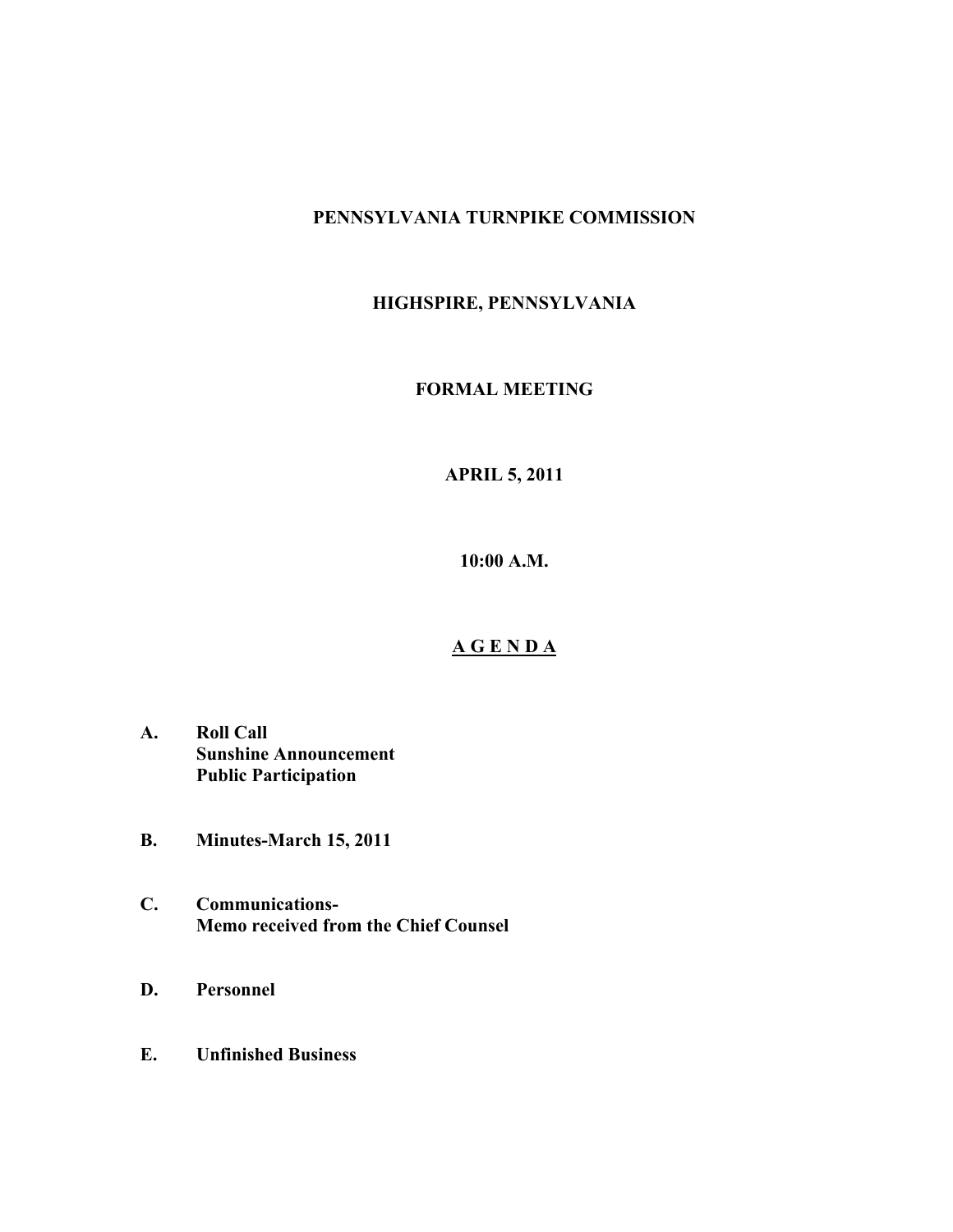- **1. Adopt the Resolution ratifying the reinvestments, liquidations and purchases of securities with available cash, as described in the memo from the Assistant Chief Financial Officer dated March 28, 2011.**
- **2. Approve the negotiation and execution of a Supplemental Agreement with Verizon PA, Inc. for the relocation of cable lines necessary for the construction of the westbound access ramp at MP 15.90, for an additional \$1,716.11; increasing the notto-exceed amount to \$10,060.72.**
- **3. Approve the Right-of-Way Requests for the items listed in memos "a" through "g":**
	- **a. Authorize the acquisition of Right-of-Way #1A010-H, a drainage easement, necessary for the total reconstruction project from MP 67.00 to MP 75.00; by issuing payment in the amount of \$1,000.00 payable to Sandra L. Pietrusza; representing fair market value; authorize the appropriate Commission officials to execute the agreement of sale; authorize the payment of additional statutory damages as calculated by the Legal Department and approved by the Chief Operating Officer or delegate; and payment of the fair market value to the property owner is contingent upon the delivery of a deed prepared by the Legal Department;**
	- **b. Approve the preparation and execution of a written indemnification agreement between the Commission and Allegheny Township for the access ramp at MP 127.90WB that connects to a township road;**
	- **c. Authorize the acquisition of Right-of-Way #14211-RA, a temporary construction easement, necessary for the total reconstruction project from MP 40.00 to MP 48.00; by issuing payment in the amount of \$700.00 payable to C.E. Holden; and the appropriate Commission officials to execute the temporary construction easement;**
	- **d. Approve settlement of Right-of-Way #14008-AA, a partial take parcel, necessary for the total reconstruction project from MP 31.00 to MP 38.00; by issuing settlement payment in the amount of \$15,000.00 payable to Hollinshead, Mendelson, Bresnahan & Nixon, P.C.;**
	- **e. Authorize the acquisition of Right-of-Way #8995-R01, a partial take parcel, necessary for the Rt. 903 Slip Ramp project; by issuing payment in the amount of \$3,420.55 payable to Edward J. Moyer, representing fair market value and pro-rated taxes; authorize the appropriate Commission officials to execute the agreement of sale; authorize the payment of additional statutory damages as calculated by the Legal Department and approved by the Chief Operating Officer or delegate; and payment of the fair market value to the property owner is contingent upon the delivery of a deed prepared by the Legal Department;**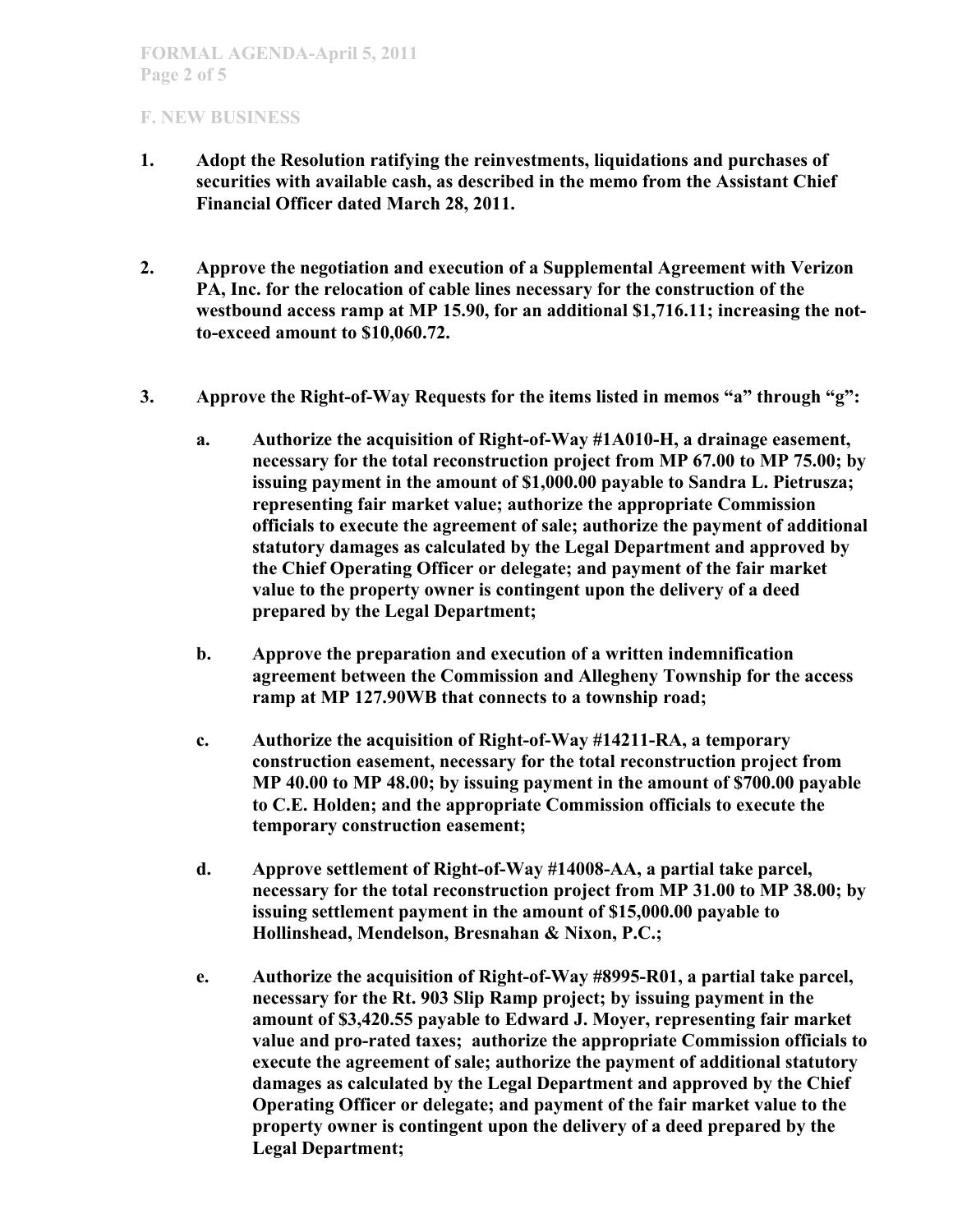- **f. Authorize the acquisition of Right-of-Way #17753, a total take parcel, necessary for construction of the Southern Beltway project; by issuing payment in the amount of \$207,366.32, payable to Nathan J. Zarichnak and Associates, LLC, Escrow Agent; representing fair market value, pro-rated taxes, recording fees and moving costs; authorize the appropriate Commission officials to execute the agreement of sale; authorize the payment of additional statutory damages as calculated by the Legal Department and approved by the Chief Operating Officer or delegate; and payment of the fair market value to the property owner is contingent upon the delivery of a deed prepared by the Legal Department;**
- **g. Authorize the acquisition of Right-of-Way #14069-C, a temporary construction easement, necessary for the total reconstruction project from MP 40.00 to MP 48.00; by issuing the following payments for fair market value:**

**\$250.00 to Leonard R. Constantini, III \$250.00 to Georgette P. Constantini**

**authorize the appropriate Commission officials to execute the temporary construction easement; authorize the payment of additional statutory damages as calculated by the Legal Department and approved by the Chief Operating Officer or delegate; and payment of the fair market value to the property owners is contingent upon the delivery of a deed prepared by the Legal Department.**

- **4. Approve advertising for the items listed in memos "a" through "c":**
	- **a. Authorized Service Provider for coverage from MP 24.90 to MP 49.30;**
	- **b. Authorized Service Provider for coverage from MP A75.90 to MP A94.40;**
	- **c. Authorized Service Provider for coverage from MP A94.50 to MP A130.60.**
- **5. Approve the Award of Bids, a Change Order and the Issuance of Purchase Orders for the items listed in memos "a" through "d":**
	- **a. Blade PCs for the Traffic Operations Center at the TIP building utilizing the Commonwealth's contract with ePlus Technology, Inc.; at a total award of \$385,626.74;**
	- **b. Video Display Wall for the Traffic Operations Center at the TIP building, utilizing the Commonwealth's contract with Vistacom; at a total award of \$1,188,838.71;**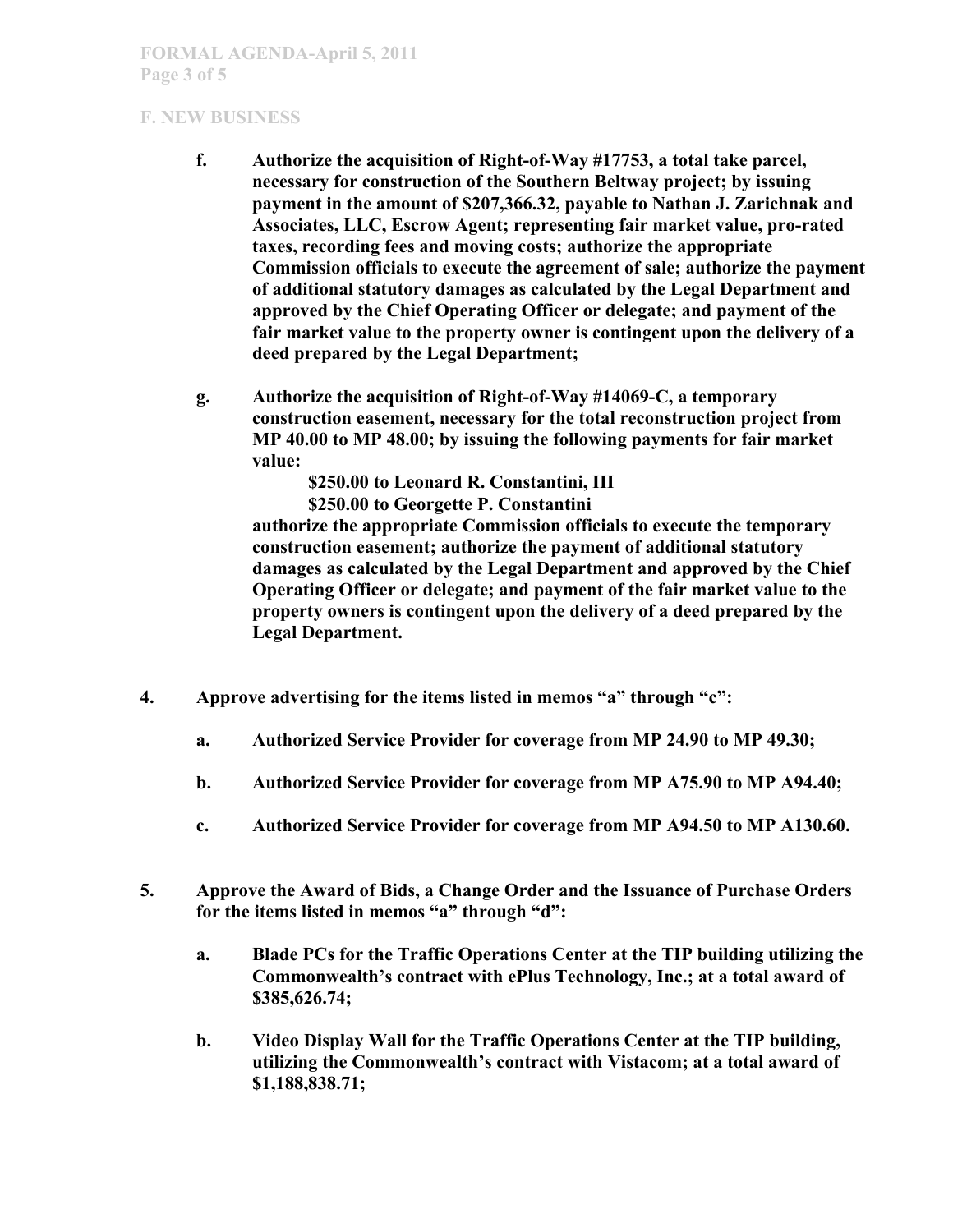- **c. Radio System for the Traffic Operations Center at the TIP building, utilizing the Commonwealth's contract with Zetron, Inc.; at a total award of \$485,482.50;**
- **d. REMOVED FROM AGENDA Change Order for preventative maintenance of the lighting on the Mon/Fayette Expressway, for an increase of \$75,000.00; increasing the purchase order to \$195,000.00.**
- **6. Approve the Award of Contracts for the items listed in memos "a" through "e":**
	- **a. Contract #A-020.00T002-3-04 for wetland mitigation at Norristown Farm Park; to the lowest responsive and responsible bidder, James D. Morrissey, Inc.; at a total award of \$1,039,115.95 and a contingency of \$75,000.00;**
	- **b. Contract #T-247.38F005-3-02 for general construction for the traffic operations center at the TIP building; to the lowest responsive and responsible bidder, Lobar, Inc.; at a total award of \$625,000.00 and a contingency amount of \$30,000.00;**
	- **c. Contract # T-247.38F005-3-03 for plumbing work for the traffic operations center at the TIP building; to the lowest responsive and responsible bidder, G.R. Sponaugle & Sons, Inc.; at a total award of \$284,900.00 and a contingency amount of \$20,000.00;**
	- **d. Contract # T-247.38F005-3-04 for electrical work for the traffic operations center at the TIP building; to the lowest responsive and responsible bidder, Shannon A. Smith, Inc.; at a total award of \$327,000.00 and a contingency amount of \$25,000.00;**
	- **e. Contract # T-247.38F005-3-05 for HVAC work for the traffic operations center at the TIP building; to the lowest responsive and responsible bidder, Shannon A. Smith, Inc.; at a total award of \$321,900.00 and a contingency amount of \$15,000.00.**
- **7. Approve Final Payment in the amount of \$600,859.45 for Contract #T-247.38F003- 3-04 with Lighthouse Electric Company, Inc. for electrical work at the TIP building, for a final contract value of \$7,431,208.31.**
- **8. Amend the policy authorizing the Chief Counsel or Deputy Chief Counsel to settle, without formal Commission action, claims in dispute to include all property damage claims, workers' compensation liens, and other litigation claims up to and including \$10,000; to increase the settlement authority of the Chief Counsel or Deputy Chief Counsel up to and including \$50,000.00.**